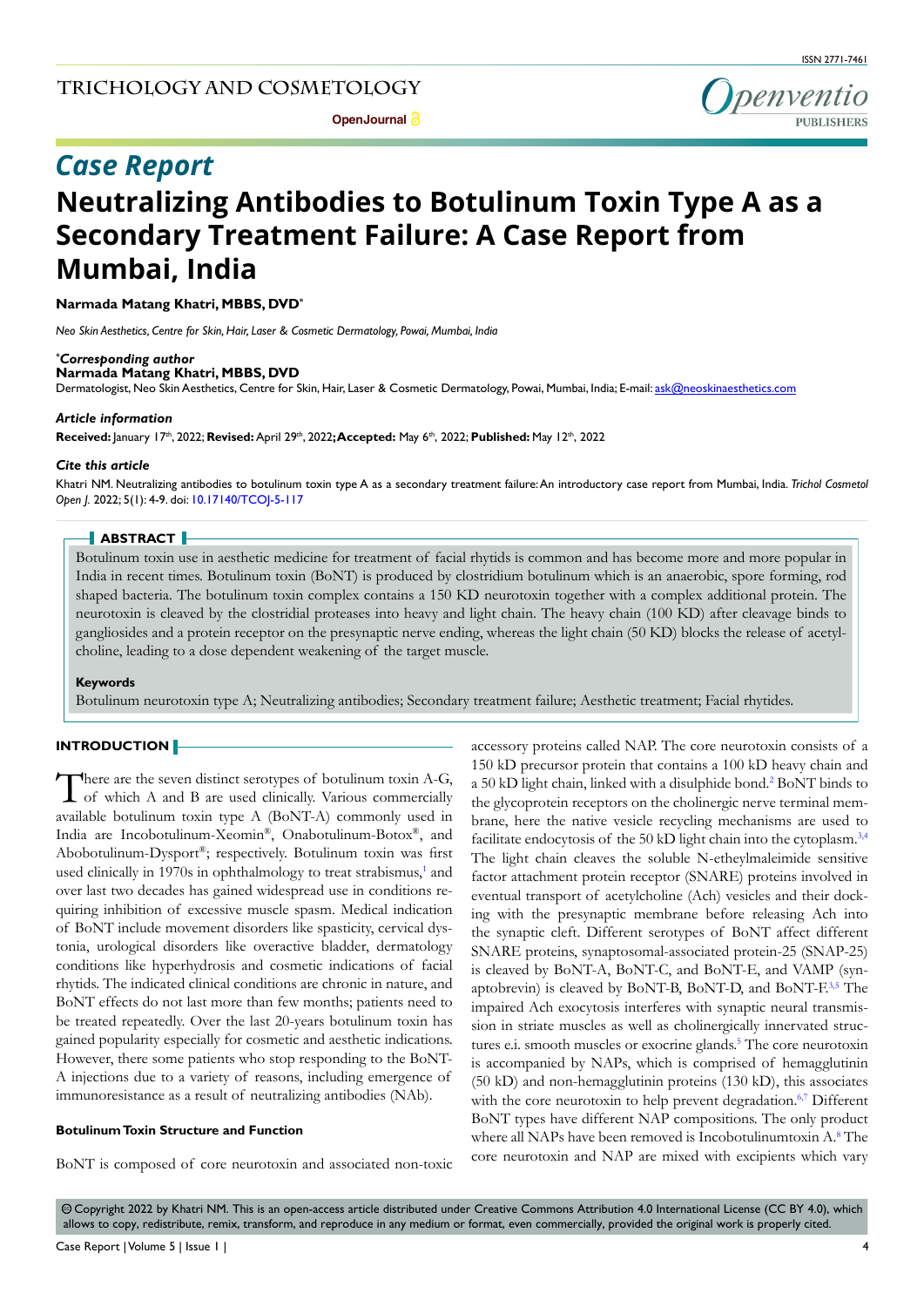among the different brands, include albumin, sucrose, lactose, so-dium chloride, and disodium succinate.<sup>[5,](#page-3-3)9-13</sup> The active neurotoxin dissociates completely from the complexing proteins on reconstitution. Therefore, complexing proteins do not influence the therapeutics effect of the core neurotoxin (Table 1). $^{1,14}$  $^{1,14}$  $^{1,14}$  $^{1,14}$ 

#### **Immunogenicity**

The relevance of immunogenicity in aesthetics is debated, how-ever many reports suggest it should be considered seriously.<sup>6-8,[16-24](#page-4-0)</sup> The immunogenic potential of BoNT-A products depends on multiple factors including their formulations, quantity of antigenic protein, accessory proteins, and treatment related like toxin dosage, frequency and earlier exposure to toxin[.25](#page-4-1) Immunogenicity is described as proteins ability to induce an immune response, as a consequence, stimulate antibody formation.<sup>[26](#page-4-2)</sup> Like any other nonhuman, foreign protein, commercial BoNT-A preparations can initiate immune reaction on injection, particularly when these injec-tions have been repeated several times.<sup>[27,28](#page-4-3)</sup> It is important to define the terms primary non-responders and secondary non-responders.

#### **Primary and Secondary Non-Responders**

There are several studies which have reported that some patients have never responded to BoNT-A, they were categorized as primary non-responders. In series of 235 patients receiving BoNT-A for multiple indications 9.1% were thought to have primary resistance and  $7.5\%$  secondary resistance<sup>29</sup> Primary resistance was defined as a less than 25% response from the first injection despite two or three consecutive injections of increasing dosages. Primary resistance however is a rare phenomenon in clinical populations.<sup>30</sup>

Secondary non-response is characterized by initial benefit in symptoms after BoNT-A treatment followed by loss of response with subsequent injection at some point in time of series of injection treatment. These patients cannot be categorized as non-responders, they fall under the definition of secondary nonresponders wherein there is an absence of clinical response and absence of any adverse effects after at least two consecutive treatment visits. Immunogenicity due to presence of Nabs is not the only or main cause of secondary non-response. Poor or no response to BoNT-A is more frequently due to an insufficient dosage, inappropriate muscle selection, or improper injection technique.[31](#page-4-6) In a meta-analysis of 8525 patients reported in 61 studies, the prevalence of Nabs was 3.5% among clinically responding patients and 53.5% in patients with secondary non-response, but half of the patients with SNR did not have NAbs.<sup>[32](#page-4-7)</sup> There are various studies which have used different assays for NAbs, which accounts for the marked variability in the reported frequency of the NAbs and poor correlation between the presence of NAbs and clinical response.

#### **Botulinum Toxin Antibodies**

BoNT antibodies can be divided into NAbs, targeting the core neurotoxin binding at the heavy chain, and non-neutralizing antibodies, targeting the accessory protein which may be clinically irrelevant. Some antibodies have been found to have bind to the regions of light chain of BoNT-[A33](#page-4-8) Antibodies detected against BoNT are typically of IgG-type, are sero specific. Patients who do not respond to BoNT-A due to development of NAbs usually respond to BoNT-B. However, this switch of serotypes exposes them to a higher risk of developing resistance to alternate type of BoNT, which can be attributed to about 30% structural homology in the heavy chain of BoNT-A and BoNT-B[.34](#page-4-9)

NAbs can decrease over prolonged duration, one of the studies showed that the average duration between the detection of NAb and subsequent reversal to a NAb-negative status was about 30-months.[35](#page-4-10) However, the immunologic response to the same BoNT serotype can be reactivated by repeat treatments.<sup>[35,36](#page-4-10)</sup> An increase in dosage up to four times can restore the therapeutic re-sponse in some patients with partial SNR associated with NAbs.<sup>[37](#page-4-11)</sup> Alternative strategy to gain the clinical response in patients with

| Table 1. Pharmaceutical, Biological and Clinical Properties of BoNT/A Products <sup>15</sup> |                                                               |                                                               |                                                                       |  |
|----------------------------------------------------------------------------------------------|---------------------------------------------------------------|---------------------------------------------------------------|-----------------------------------------------------------------------|--|
| Botulinum Toxin type A                                                                       | Onabotulinum                                                  | Abobotulinum                                                  | Incobotulinum                                                         |  |
| Brand name                                                                                   | Botox <sup>®</sup> , Vistabel <sup>®</sup>                    | Dysport®, Azzalure®                                           | Xeomin <sup>®</sup>                                                   |  |
| Aproved aesthetic indication                                                                 | Galbellar rhytides, lateral canthal rhytides                  | Moderate to severe Galbellar rhytides                         | Moderate to severe Glabellar rhytides<br>and lateral canthal rhytides |  |
| Presentation                                                                                 | Vacuum-dried powder for reconstitution                        | Freeze dried (Lyophilized) powder for<br>reconstitution       | Freeze dried (Lyophilized) powder<br>for reconstitution               |  |
| <b>Isolation Process</b>                                                                     | Precipitation                                                 | Precipitation and chromatography                              | Precipitation and chromatography                                      |  |
| Composition                                                                                  | Clostridium botulinum toxin type A: HA<br>and non-HA proteins | Clostridium botulinum toxin type A:<br>HA and non-HA proteins | Clostridium botulinum toxin type A                                    |  |
| Excipients*                                                                                  | 100 U vial HSA 0.5 mg; NaCl 0.9 mg                            | 500 U vial HSA 125 µg; Lactose 2.5 mg                         | 100 U vial; HSA 1mg; Sucrose 4.6 mg                                   |  |
| Molecular weight                                                                             | 900(150)                                                      | Not published (150)                                           | 150                                                                   |  |
| Total Protein content ng per 1001 U                                                          | 5.0                                                           | 4.87                                                          | 0.44                                                                  |  |
| Neurotoxin protein load (ngneurotoxin per 100 U <sup>*</sup> )                               | 0.73                                                          | 0.65                                                          | 0.44                                                                  |  |
| Neurotoxin potency U/ng                                                                      | 137                                                           | 154                                                           | 227                                                                   |  |
| Shelf life                                                                                   | 2-8 °C 2-3-years**                                            | 2-8 $°C$ 2-years                                              | Room Temp 3-4-years**                                                 |  |
| Storage after reconstitution                                                                 | 2-8 °C 24 hrs                                                 | 2-8 $°C$ 4 hrs                                                | 2-8 °C 24 hrs                                                         |  |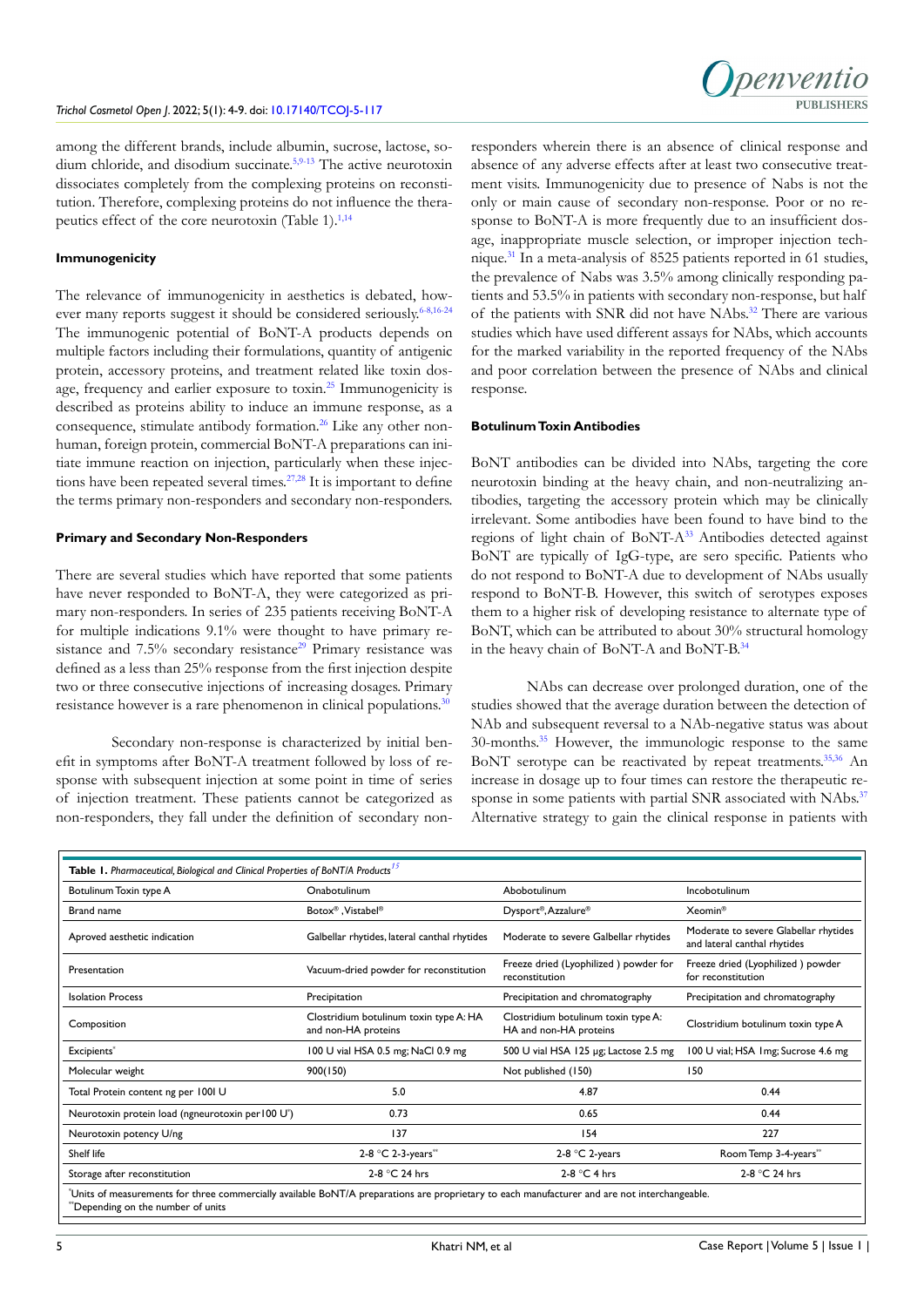#### *Trichol Cosmetol Open J*. 2022; 5(1): 4-9. doi: [10.17140/TCOJ-5-117](http://dx.doi.org/10.17140/TCOJ-5-117)

SNR is to transition them to the formulation of BoNT that lacks the complexing proteins and hence have potentially lower immunogenicity[.36](#page-4-12) Antibodies to NAPs do not result in loss of efficacy and hence are not clinically relevant as antibodies targeting the heavy or light chains,<sup>38</sup> Many factors concerning the structure of the BoNT, such as the ratio of active to inactive core neurotoxin, can affect its immunogenicity. Inactive protein refers to the 150 kD precursor protein formed prior to further protease cleaving into 100 kD heavy chain and 50 kD light chain. Although inactive, this 150 kD protein bears the same epitopes as the heavy and the light chain and remains immunogenic.<sup>[39](#page-4-14)</sup> As a consequence, products with a higher ratio of inactive to active toxin are more prone to generating antibodies and have a lower specific biologic activity, which denotes the ratio of biologic activity to antigenic toxin.<sup>40</sup> Patients' characteristics may also affect the immunogenicity, as patients may already have antibodies related to prior botulism or vaccinations. Though there is no animal or human data support, some have theorized that tetanus vaccinations may contribute BoNT NAb formation, as tetanus toxin has a greater than 50% homology in amino acids to BoNT-A and BoNT-B[.27](#page-4-3)

#### **Antibody Detection**

Various laboratory assays have been used to detect antibodies in patients with possible immune resistance. Structural assays such as ELISA and immunoprecipitation assays  $(IPA)^{41}$  are sensitive in the detection of BoNT antibodies however, they are unable to discriminate between neutralizing and non-neutralizing antibodies. Bioassays such as mouse protection assay or mouse hemidiaphragm assay utilize animals to identify neutralizing antibodies that impact clinical efficacy. There are other methods like the western blot assay, synaptosome inhibition assay, sternocleidomastoid test, electrical stimulation of the injected muscle and clinical test such as

Unilateral brow injection (UBI) or Frontalis antibody test (FTAT). UBI test consists of injecting a standard amount of BoNT in the right (by convention) medial eyebrow.<sup>19</sup> FTAT involves similar BoNT injections used by some investigators in the past for injections in the frontalis muscle and subsequent assessment of asym-metry of forehead wrinkling on eyebrow elevation.<sup>[42](#page-5-2)</sup>

The possibility of neutralizing antibodies in secondary treatment failure is real and one such case has been discussed when a patient stopped responding to the toxin after series of treatments over a period of 3-years.

### **CASE REPORT**

A 52-year-old female patient who is a professional theatre artist, came in seeking treatment for facial rhytids, after a detailed facial analysis and an insight into her professional requirements of need for expressions on stage; a treatment plan was charted for her. She did not desire any treatment for glabellar rhytids but expressed the need for treatment for lateral canthal rhytids. She had been under treatment for more than three years. She had responded to multiple treatments done during the year 2017 and 2018. The patient complained of no response following treatment in the year 2019, prompting an investigation in August 2019, when a couple of my patients stopped taking the medication due to lack of results. The same month, a final treatment was offered to corroborate her complaint, and to my astonishment, there was no response to the BoNT-A treatment two weeks after injection. In August 2019 with patients consent I sent the blood sample for serology testing for neutralizing antibodies to Toxogen GmbH laboratory in Hannover Germany, we received the results after about one month which was positive (Figures 1 and 2).

| Timeline | Preparation               | Indication<br>and Dosage | <b>Dosage</b>      | <b>Frequency</b>                    | No of Injection<br><b>Points</b> | <b>Duration</b><br>of Effect |
|----------|---------------------------|--------------------------|--------------------|-------------------------------------|----------------------------------|------------------------------|
| 2017     | Botulinum<br>toxin type A | Lateral canthal<br>lines | 9 IU each<br>side  | Every 3/4-months                    |                                  | 3-months                     |
| 2018     | Botulinum<br>toxin type A | Lateral canthal<br>lines | 12 IU<br>each side | Every 3/4-months                    | 6                                | 3-months                     |
| 2019     | Botulinum<br>toxin type A | Lateral canthal<br>lines | 12 IU<br>each side | Two times followed<br>by serum test | 6                                | None                         |



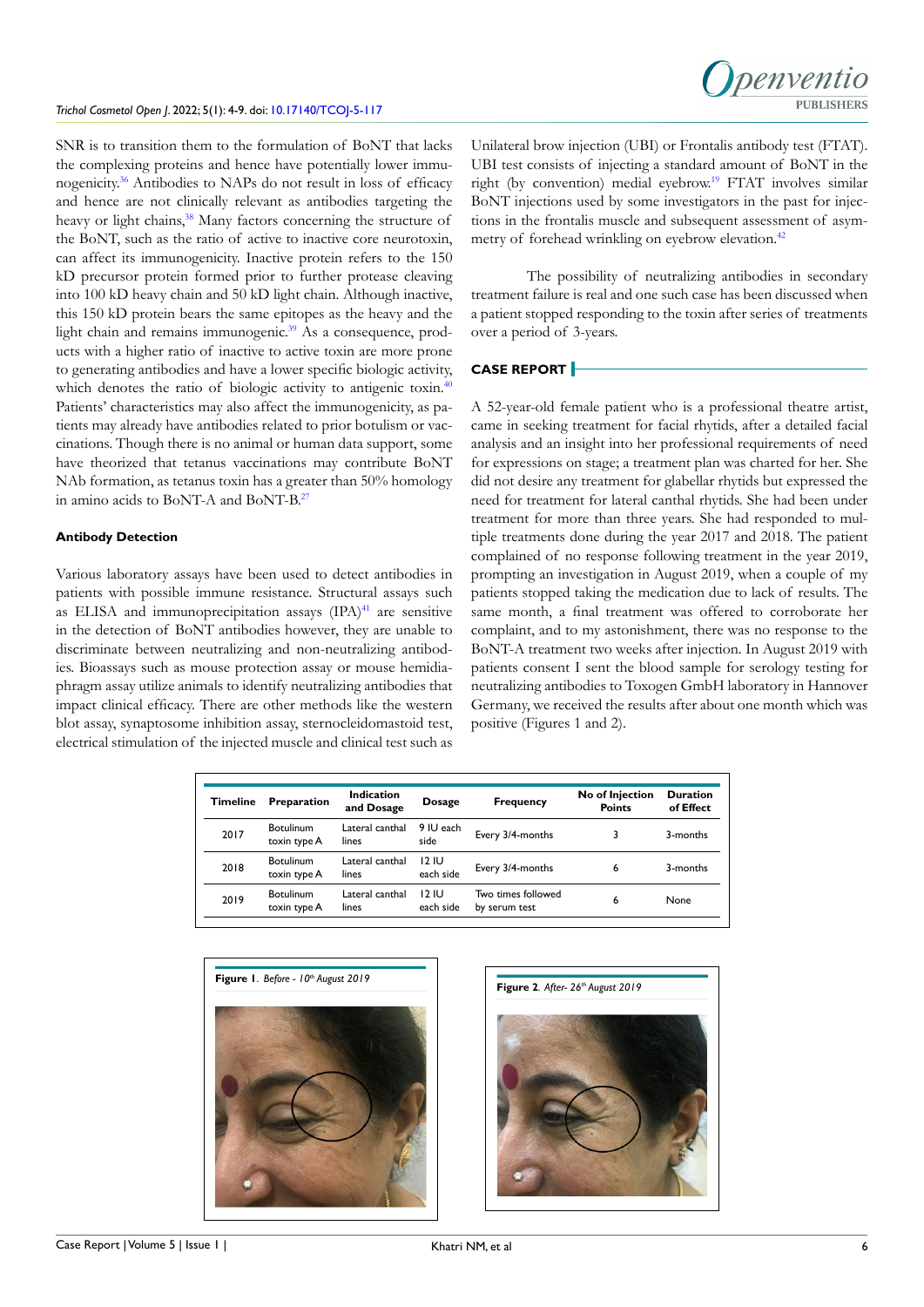

#### **DISCUSSION**

All botulinum toxins are capable of inducing the neutralizing an-tibodies following repeated injections.<sup>[26](#page-4-2)</sup> Antibodies blocking the pharmacological effect of the botulism neurotoxin are termed as neutralizing antibodies<sup>[43](#page-5-3)</sup> non-neutralizing antibodies do not influence the therapeutic effect, but increase the foreign protein load and hence increase the immunogenic risk of forming neutralizing antibodies[.14](#page-3-7) Aesthetic indications require lower doses of botulinum toxin preparations however, repeated treatments are required for a sustained outcome, which puts the patients at risk for immunologic reactions with possible formation of neutralizing antibodies and secondary treatment failure. Several papers have reported neutralizing antibodies in this population.<sup>44-47</sup> Information concerning antibody formation relates to the therapeutic use mostly. There is no published data on the prevalence of non-response in the aesthetic field however, with the indications and duration of treatment increase; the reports of patients not responding after an initial response will also be increasingly reported. The prevalence of patients developing neutralizing antibodies after long-term treatment of botulinum toxin type A seem to depend on the condition to be treated and the dose given i.e., higher the dose higher the risk, the global incidence varies from 0.3-6% according to the literature[.16,17,](#page-4-0)[19,20,](#page-4-15)[48,49](#page-5-5)

#### **CONCLUSION**

In aesthetics practice the treatments repetition with botulinum toxin type A, along with dose requirement is of importance to be able to observe the patient's response with time. This case report concludes that development of neutralizing antibodies is a possibility even with low dose use of botulinum toxin type A used in aesthetic practice and may result in secondary treatment failure This is probably the first such case reported from Mumbai, India.

# **CONSENT**

The authors have received written informed consent from the patient.

#### **CONFLICTS OF INTEREST**

The authors declare that they have no conflicts of interest.

#### **REFERENCES**

<span id="page-3-0"></span>1. Eisele KH, Fink K, Vey M, Taylor HV. Studies on the dissociation of botulinum neurotoxin type A complexes. *Toxicon*. 2011; 57: 555-565. doi: [10.1016/j.toxicon.2010.12.019](http://doi.org/10.1016/j.toxicon.2010.12.019)

<span id="page-3-1"></span>2. Frevert J, Dressler D. Complexing proteins in botulinum toxin type A drugs: A help or a hindrance? *Biologics*. 2010; 4: 325-332. doi: [10.2147/BTT.S14902](http://doi.org/10.2147/BTT.S14902)

<span id="page-3-2"></span>3. Kukreja RV, Singh BR. Comparative role of neurotoxin associated proteins in the structural stability and endopeptidase activity of botulinum neurotoxin complex type A and E. *Biochemistry.* 2007;

# 46: 1416-14324. doi: [10.1021/bi701564f](http://doi.org/10.1021/bi701564f)

4. Dong M, Yeh F, Tepp WH, et al. SV2 Is the protein receptor for botulinum neurotoxin A. *Science.* 2006; 312: 592-596. doi: [10.1126/](http://doi.org/10.1126/science.1123654) [science.1123654](http://doi.org/10.1126/science.1123654)

<span id="page-3-3"></span>5. Pirrazini M, Rossetto O, Eleopra R, Montecucco C. Botulinum neurotoxins: Biology, pharmacology, and toxicology. *Pharmacol. Rev*. 2017; 69: 200-235. doi: [10.1124/pr.116.012658](http://doi.org/10.1124/pr.116.012658)

<span id="page-3-4"></span>6. Dressler D, Bigalke H. Immunological aspects of botulinum toxin therapy. *Expert Rev Neurother.* 2017; 17: 487-494. doi: [10.1080/14737175.2017.1262258](http://doi.org/10.1080/14737175.2017.1262258)

7. Ojo OO, Fernandez HH. Is it time for flexibility in Botulinum inter-injection intervals? *Toxicon.* 2015; 107: 72-76. doi: [10.1016/j.](http://doi.org/10.1016/j.toxicon.2015.09.037) [toxicon.2015.09.037](http://doi.org/10.1016/j.toxicon.2015.09.037)

<span id="page-3-5"></span>8. Sethi KD, Rodriguez R, Olayinka B. Satisfaction with Botulinum toxin treatment: A cross sectional survey of patients with cervical dystonia. *J. Med. Econ*. 2012; 15: 419-423. doi: [10.3111/13696998.2011.653726](http://doi.org/10.3111/13696998.2011.653726)

<span id="page-3-6"></span>9. Evidente VGH, Fernandez HH, LeDoux MS, et al. A randomised, double blind study of repeated Incobotulinumtoxin A(Xeonim(®))in cervical dystonia. *J Neural Transm (Vienna)*. 2013; 120: 1699-1707. doi: [10.1007/s00702-013-1048-3](http://doi.org/10.1007/s00702-013-1048-3)

10. Truong DD, Gollomp SM, Jankovic J, LeWitt PA, Marx M, Hanschmann A, Fernandez HH, Xeomin US Blepharospasm study group. Sustained efficacy and safety of repeated Incobotulinumtoxin A (Xeonim(®)) injections in blepharospasm. *J Neural Transm (Vienna)*. 2013; 120: 1345-1353. doi: [10.1007/s00702-013-0998-9](http://doi.org/10.1007/s00702-013-0998-9)

11. Kukreja R, Chang TW, Cai S, et al. Immunological characterization of the subunits of type A botulinum neurotoxin and different components of its associated proteins. *Toxicon.* 2009; 53: 616-624. doi: [10.1016/j.toxicon.2009.01.017](http://doi.org/10.1016/j.toxicon.2009.01.017)

12. Torji Y, Goto Y Nakahira S, Kozaki S, Ginnaga A. Comparison of the immunogenicity of botulinum type A and the efficacy of A1 and A2 neurotoxins in animals with A1 toxin antibodies. *Toxicon*. 2014; 77: 114-120. doi: [10.1016/j toxin.2013.11.006](http://doi.org/10.1016/j toxin.2013.11.006)

13. Dressler D, Wohlfabrt K, Rogge E, Wiest L, Bigalke H. Antibody induced failure of botulinum toxin a therapy in cosmetic indications. *Dematol Surg*. 2010; 36 (supply 4): 2182-2187. doi: [10.1111/j,1524-4725. 2010.01710.x](http://doi.org/10.1111/j,1524-4725. 2010.01710.x)

<span id="page-3-7"></span>14. Dressler D, Pan L, Adib Saberi F. Antibody induced failure of toxin therapy: Re-start with low antigenicity drugs offers a new treatment opportunity. *J Neural Transm (Vienna)*. 2018; 125: 1481- 1486. doi: [10.1007/s00702-018-1911-3](http://doi.org/10.1007/s00702-018-1911-3)

<span id="page-3-8"></span>15. Stengel G, Bee EK. Antibody induced secondary treatment failure in a patient treated with botulinum toxin type A for glabellar frown lines. *Clin Interv Aging*. 2011; 6: 281-284. doi: [10.2147/](http://doi.org/10.2147/CIA. S18997)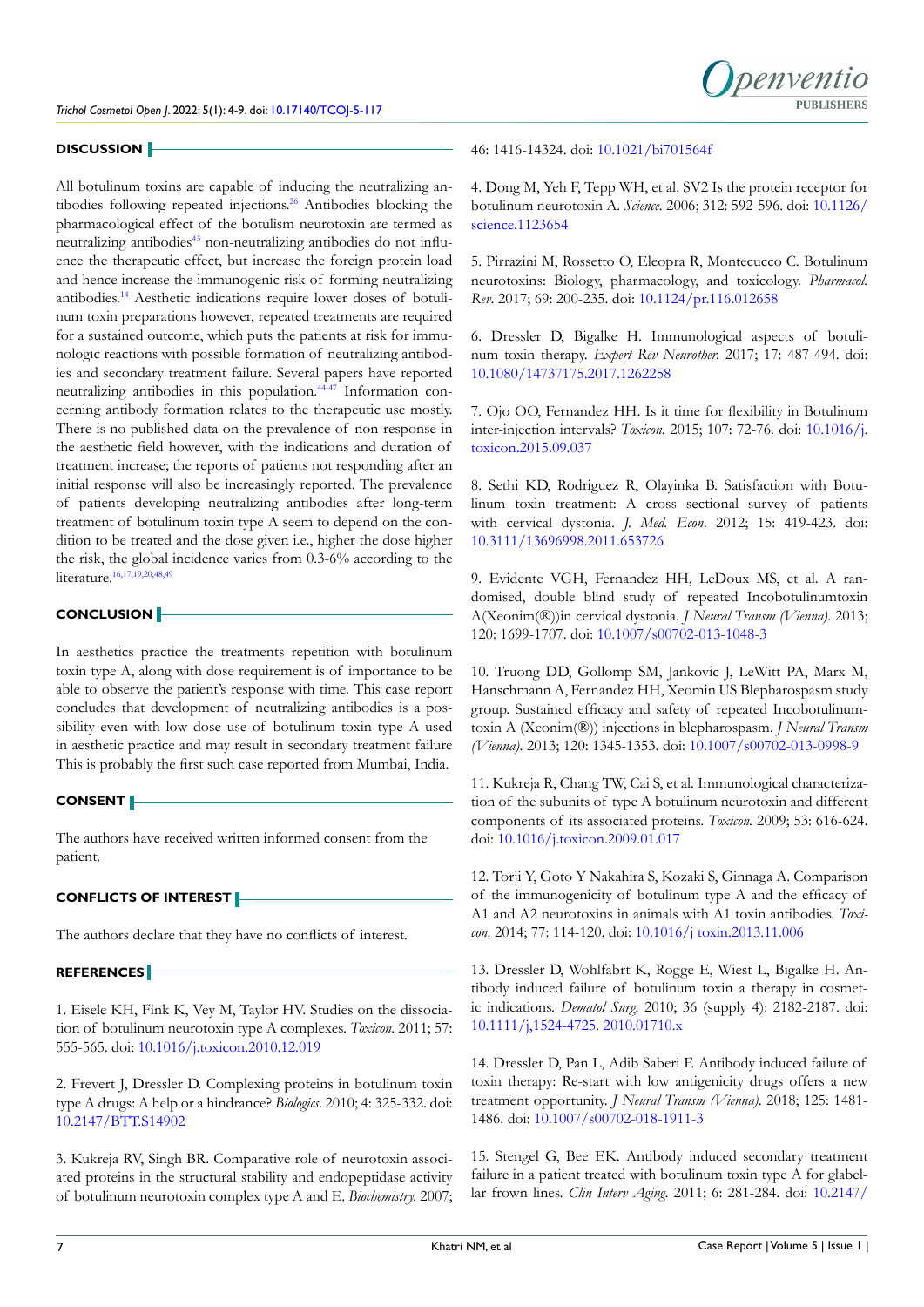### [CIA. S18997](http://doi.org/10.2147/CIA. S18997)

<span id="page-4-0"></span>16. Shulte-Baukloh H, Bigalke H, Miller K, et al. Botulinum toxin type a in urology: Antibodies as a cause of therapy failure. *Int J Urol*. 2008; 15: 407-415: discussion 415. doi: [10.1111/j.1442-](http://doi.org/10.1111/j.1442-2042.2008.02016x) [2042.2008.02016x](http://doi.org/10.1111/j.1442-2042.2008.02016x)

17. Yablon SA, Brashear A, Gordon MF, Elovic EP. Formation of neutralizing antibodies in patients receiving botulinum toxin type A for treatment of post stroke spasticity: A pooled data analysis of three clinical trials. *Clin Ther*. 2007; 29: 683-690. doi: [10.1016/](http://doi.org/10.1016/jclinthera.2007.04.015) [jclinthera.2007.04.015](http://doi.org/10.1016/jclinthera.2007.04.015)

18. Yablon S. The development of toxin neutralizing antibodies with botulinum toxin type A (botulinum toxin type A) treatment. *Neurotox Res*. 2006; 9: 238.

<span id="page-4-15"></span>19. Brin MF, Comella CL, Jankovik J, Lai F, Naumann M, CD-017 BoNTA Study Group. Long term treatment with botulinum toxin type A in cervical dystonia has low immunogenicity by mouse protection assay. *Mov Disord*. 2008; 23: 1353-1360. doi: [10.1002/](http://doi.org/10.1002/mds.22157) [mds.22157](http://doi.org/10.1002/mds.22157)

20. Muller K, Mix E, Adib Saberi FA, Dressler D, Benecke R. Prevalence of neutralizing antibodies in patients treated with botulinum toxin type A for spasticity. *J Neural Transm (Vienna)*. 2009; 116: 579-585. doi: [10.1007/s00702-009.0223-z](http://doi.org/10.1007/s00702-009.0223-z )

21. Dressler D. Pharmacological aspects of therapeutic botulinum toxin preparations. *Nervenarzt*. 2006; 77: 912-921. doi: [10.1007/](http://doi.org/10.1007/s00115-006-2090-2) [s00115-006-2090-2](http://doi.org/10.1007/s00115-006-2090-2)

22. Jankovic J, Vuong KD, Ahsan J. Comparison of efficacy and immunogenicity of original versus current botulinum toxin in cervical dystonia. *Neurology*. 2003; 60: 1186-1188. doi: [10.1212/01.](http://doi.org/10.1212/01.wnl.0000055087.96356bb) [wnl.0000055087.96356bb](http://doi.org/10.1212/01.wnl.0000055087.96356bb)

23. Torres S, Hamilton M, Sanches E, Starovatova P, Gubanova E, Reshetnikova T. Neutralizing antibodies to botulinum toxin type A in aesthetic medicine: Five case reports. *Clin Cosmet Investig Dermatol*. 2014; 7: 11-17. doi: [10.2147/CCID,S51938](http://doi.org/10.2147/CCID,S51938)

24. Dashtipour K, Pedouim F. Botulinum toxin: Preparations for clinical use, immunogenicity, side effects, and safety profile. *Semin Neurol.* 2016; 36: 29-33. doi: [10.1055/s-0035-1571213](http://doi.org/10.1055/s-0035-1571213)

<span id="page-4-1"></span>25. Samizadeh S, De Boulle K. Botulinum neurotoxin formulations: Overcoming the confusion. *Clin Cosmet Investig Dermatol.*  2018; 11: 273-287. doi: [10.2147/CCID.S156851](http://doi.org/10.2147/CCID.S156851)

<span id="page-4-2"></span>26. Goschel H, Wohlfarth K, Frevert J, Dengler R, Bigalke H. Botulinum A toxin therapy: Neutralizing and non neutralizing antibodiies- therapeutic consequences. *Exp Neurol*. 1997; 147: 96-102. doi: [10.1006/exnr.1997.6580](http://doi.org/10.1006/exnr.1997.6580)

<span id="page-4-3"></span>27. Nauman M, Boo LM, Ackerman AH, Gallagher CJ. Immunogenicity of botulinum toxins. *J Neural Transm (Vienna)*. 2013; 120: 275-290. doi: [10.1007/s00702-012-0893-9](http://doi.org/10.1007/s00702-012-0893-9)

28. Hsiung GYR, Das SK, Ranawaya R, Lafontain AL, Suchowersky O. Long term efficacy of botulinum toxin A in treatment of various movement disorders over a 10 year period. *Mov Disord*. 2002; 17: 1288-1293. doi: [10.1002/mds.10252](http://doi.org/10.1002/mds.10252)

<span id="page-4-4"></span>29. Ramirez-Castaneda J, Jankovic J. Long term efficacy and safety of botulinum toxin injections in Dystonia. *Toxins (Basel).* 2013; 5: 249-266. doi: [10.3390/toxins5020249](http://doi.org/10.3390/toxins5020249)

<span id="page-4-5"></span>30. Jinnah HA, Goodman E, Rosen AR, Evatt M, Freeman A, Factor S. Botulinum toxin treatment failures in cervical dystonia: Causes management and outcomes. *J Neurol*. 2016; 263: 1188-1194. doi: [10.1007/s00415-016-8136-x](http://doi.org/10.1007/s00415-016-8136-x)

<span id="page-4-6"></span>31. Fabbri M, Leodori G, Fernandes RM, et al. Neutralizing antibody and botulinum toxin therapy: Systematic review and metaanalysis. *Neurotox Res*. 2016; 29: 105-117. doi: [10.1007/s12640-015-](http://doi.org/10.1007/s12640-015-9565-5) [9565-5](http://doi.org/10.1007/s12640-015-9565-5)

<span id="page-4-7"></span>32. Oshima M, Deitiker P, Jankovic J, Attasi MZ. The regions on the light chain of botulinum toxin type A recognised by T cells from toxin related cervical dystonia patients. The complete human T cell recognition map of the toxin molecule. *Immunol Investig*. 2018; 47: 18-39. doi: [10.1080/08820139.2017.1368544](http://doi.org/10.1080/08820139.2017.1368544)

<span id="page-4-8"></span>33. Dolimbek BZ, Steward LE, Aoki KR, Attasi MZ. Location of the synaptosome binding regions on botulinum toxin B. *Biochemistry.* 2012; 51: 316-328. doi: [10.1021/bi201322c](http://doi.org/10.1021/bi201322c)

<span id="page-4-9"></span>34. Sankhla C, jankovic J, Duane D. Variability of the immunologic and clinical response in dystonic patients immunoresistant to botulinum toxin injections. *Mov Disord*. 1998; 13: 150-154. doi: [10.1002/](http://doi.org/10.1002/mds.870130128) [mds.870130128](http://doi.org/10.1002/mds.870130128)

<span id="page-4-10"></span>35. Dressler D, Pan L, Adib Saberi F. Antibody induced failure of botulinum toxin therapy: Re-start with low antigenicity drugs offers a new treatment opportunity. *J Neural Transm (Vienna)*. 2018; 125: 1481-1486. doi: [10.1007/s00702-018-1911-3](http://doi.org/10.1007/s00702-018-1911-3)

<span id="page-4-12"></span>36. Dressler D, Munchau A, Bhatia KP, Quinn NP, Bigalke H. Antibody induced botulinum toxin therapy failure: Can it be overcome by increased botulinum toxin doses? *Eur Neurol*. 2002; 47: 118-121. doi: [10.1159/000047963](http://doi.org/10.1159/000047963)

<span id="page-4-11"></span>37. Joshi SG, Elias M, Singh A, et al. Modulation of botulinum toxin induced changes in neuromuscular function with antibodies directed against recombinant polypeptides or fragments. *Neuroscience*. 2011; 179: 208-222. doi: [10.1016/j.neuroscience.2011.01.033](http://doi.org/10.1016/j.neuroscience.2011.01.033)

<span id="page-4-13"></span>38. Aoki KR, Guyer B. Botulinum toxin type A and other botulinum toxin serotypes: A comparative review of biochemical and pharmacological actions. *Eur J Neurol*. 2001; 8 (Suppl.5): 21-29. doi: [10.1046/j.1468-1331.2001.00035.x](http://doi.org/10.1046/j.1468-1331.2001.00035.x)

<span id="page-4-14"></span>39. Dressler D, Hallet M. Immunological aspects of botox, dysport and myobloc/neurobloc. *Eur J Neurol*. 2006; 13 (Suppl. 1): 11-15. doi: [10.1111/j.1468-1331.2006.01439.x](http://doi.org/10.1111/j.1468-1331.2006.01439.x)